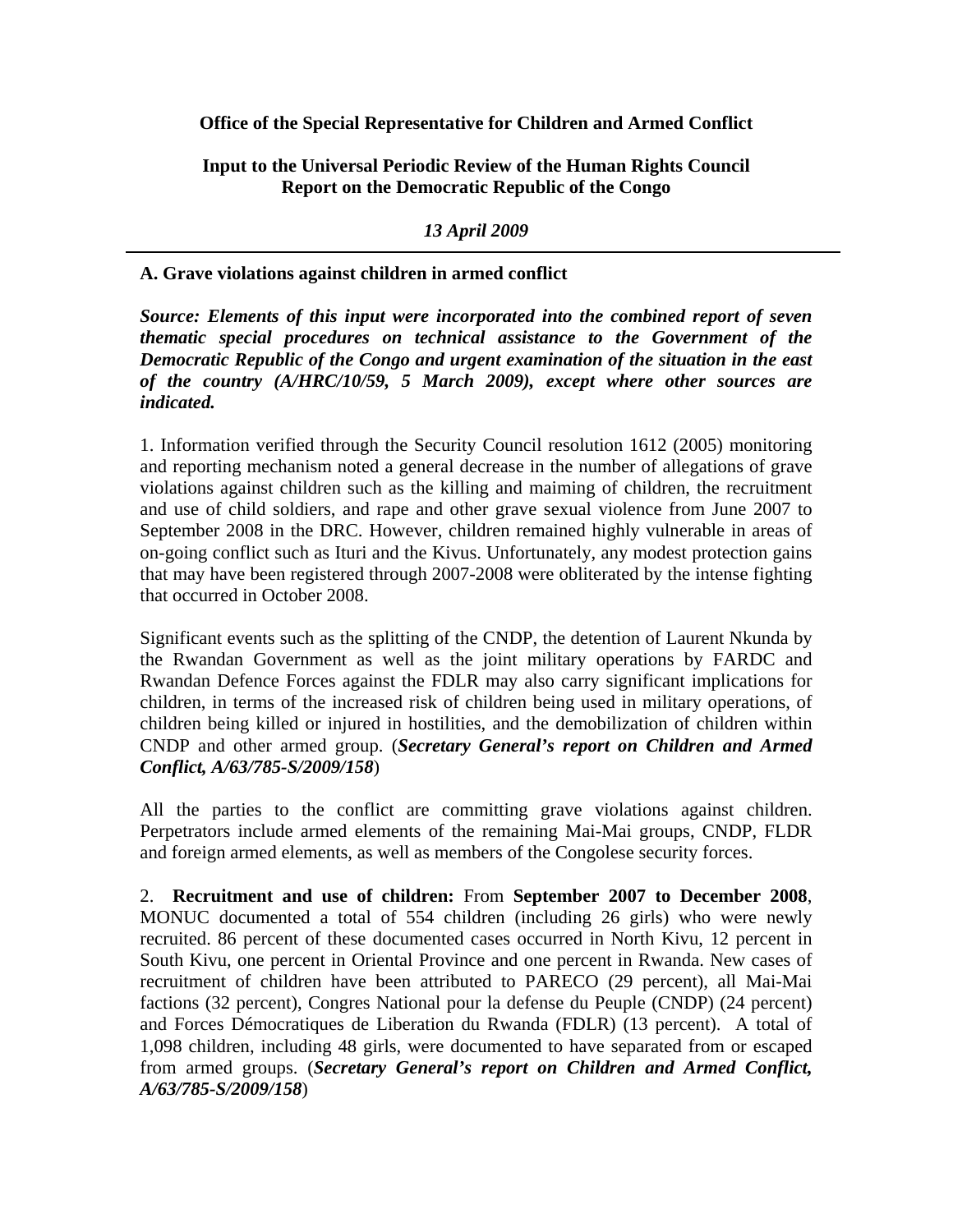Although systematic recruitment of children by the Forces Armées de la République démocratique du Congo (FARDC) have ceased in accordance with their military policy and applicable international laws, children continue to be integrated into the force through the brassage process due to lack of proper screening. The release of children present with the FARDC has been frequently obstructed, and child protection partners have been denied access to brassage centres by some FARDC commanders in order to identify and separate children. The presence of some children continues to be reported in remaining Non-Integrated FARDC Brigades, particularly in the Kivus. (*Secretary General's report on Children and Armed Conflict, A/63/785-S/2009/158*)

The recruitment of children and their use in active combat by CNDP increased due to the resumption of fighting with the FARDC in late 2007 and since September 2008. In November 2008, the CNDP recruited children from schools in Masisi and Rutshuru territories. CNDP also detained children captured from various armed groups during the fighting. (*Secretary General's report on Children and Armed Conflict, A/63/785- S/2009/158*)

The FDLR and its sub groups FDLR-Forces Combattantes Abacunguzi (FOCA), FDLR-Rally for Unity and Democracy and FDLR-Soki continue to recruit children, many of whom include children from Rwanda. Between June 2007 and September 2008, a total of 82 Rwandan children separated from armed groups were repatriated by MONUC. Out of this total, 48 were recruited by FDLR, 25 by CNDP, 7 by FARDC and 4 by Mai-Mai groups. (*Secretary General's report on Children and Armed Conflict, A/63/785- S/2009/158*)

3. **Rape and other grave sexual violence:** Widespread incidents of rape and other sexual violence against girls and boys remains of critical concern. The numerous efforts of the government and the international community to address this issue are not yet adequate to stem the tide of violations.

A majority of the perpetrators are elements of armed groups in the regions of active conflict, including FARDC soldiers and National police officers. In 2008, children constituted 2,727 cases of sexual violence in Oriental province; among them 2,204 cases in Ituri, 528 cases in South Kivu; and 1,196 cases in North Kivu. (*Secretary General's report on Children and Armed Conflict, A/63/785-S/2009/158*)

4. The **regional and cross-border dimensions** of the conflict also carry significant implications for children. This includes reported attacks by groups such as the LRA, the recruitment of children from neighbouring countries, and the issue of repatriating children demobilized from fighting groups in Congo to their countries of origin (also refer to recruitment of children from Rwanda, as above).

Since September 2008, reports of abduction of large numbers of children by the Lord's Resistance Army (LRA) were received. As of November 2008, MONUC child protection documented 154 cases following the LRA attacks in and around Dungu, Haut Uélé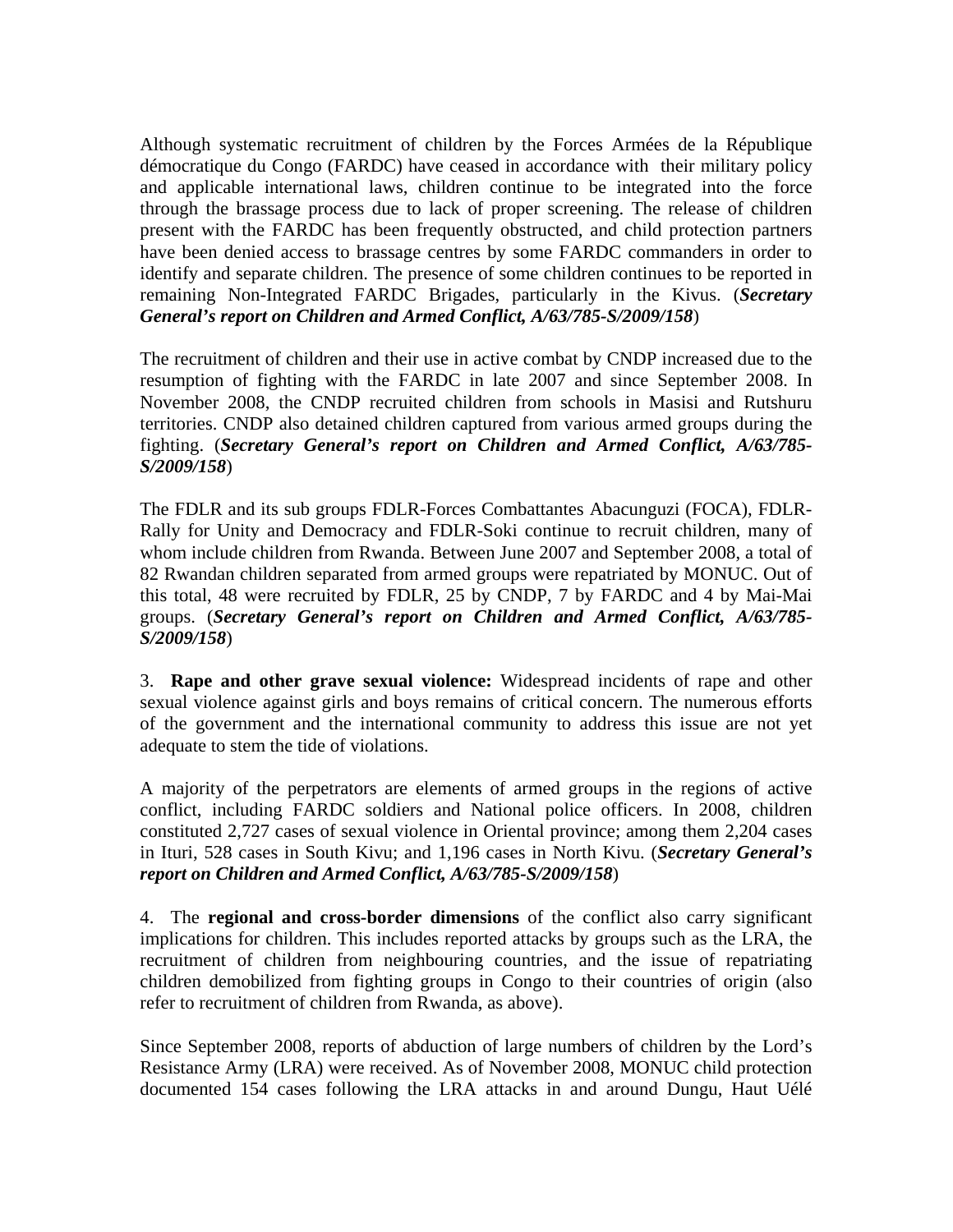district, Oriental province. At the end of December 2008, further cases of abduction, killing and sexual violence against children were reported after attacks on Faradje and Doruma. Between September and December, 104 children escaped the LRA and received reintegration support by child protection partners. In December 2008, the national armed forces of DRC (FARDC), Southern Sudan (SPLA) and Uganda (UPDF) launched a joint military attack on LRA rebels in the DRC, provoking the dispersion of the LRA towards the Sudanese border and south of Congolese territory. (*Secretary General's report on Children and Armed Conflict, A/63/785-S/2009/158*)

## **B. Key recommendations of the Secretary-General**

# *Source: Report of the Secretary-General on children and armed conflict in the Democratic Republic of the Congo (S/2008/693)*

- 1. Recognizing the decrease in recruitment and use of children by the parties to the conflict as compared with the period covered by my last report, I remain deeply concerned about the thousands of children remaining with armed forces and groups in the Democratic Republic of the Congo, and I urge the parties to cease any new recruitment of children and to release unconditionally all those currently associated with their forces. Building on ongoing dialogue with the United Nations in this regard, I urge FARDC to follow through on the commitments it has made by preparing, in the framework of Security Council resolution 1612 (2005), an action plan to identify, release and ensure effective reintegration of all children associated with their forces, to prevent further recruitment and to address all other grave violations against children.
- 2. Furthermore, I reiterate the call of the Security Council to parties cited for violations, such as CNDP, FDLR and Mayi-Mayi armed elements, to respect their commitments for the protection of children, to end recruitment and use of children and to release all children still within their ranks, in accordance with the statements of commitment of February 2008. Building on the ongoing dialogue with the United Nations in this regard, I urge these parties, in the framework of Security Council resolution 1612 (2005), to prepare without further delay action plans on the recruitment and use of children and to address all other grave violations against children.
- 3. I am also deeply concerned about the re-recruitment of children, due in part to insufficient reintegration support from earlier disarmament, demobilization and reintegration processes. In this regard, I urge all stakeholders, including relevant Government institutions, United Nations entities, NGOs and donors, to ensure that reintegration strategies are in line with the Paris Principles and Guidelines on Children Associated with Armed Forces or Armed Groups; that they are multisectoral and sustainable in the long term through provision of early, flexible and multi-year funding; that emphasis is placed on community-based approaches; that greater emphasis is placed on psychosocial dimensions of reintegration; that there are priority attention and resources for girls; and that there is an increased focus on livelihood support and youth-oriented employment strategies.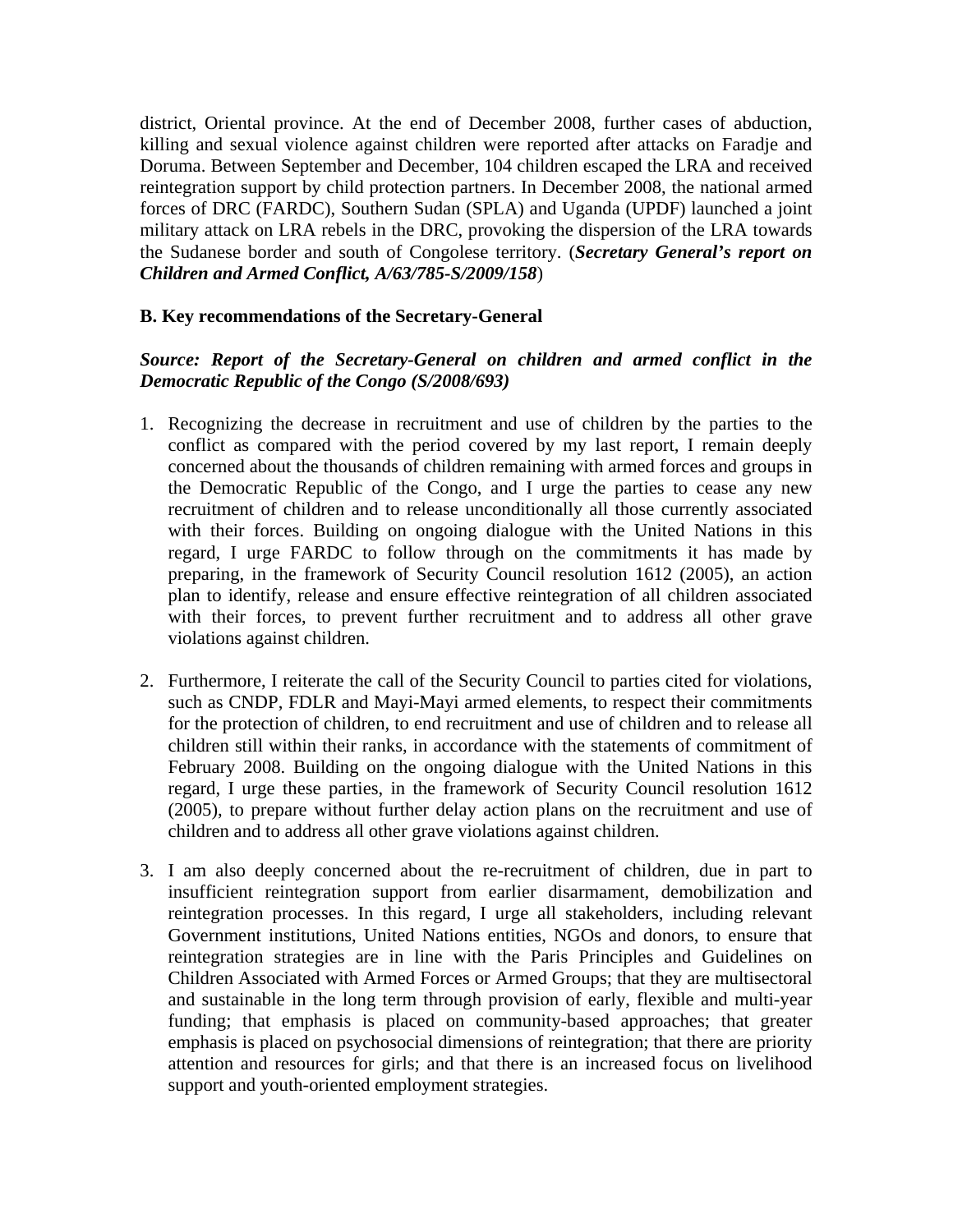- 4. Recognizing the ongoing efforts to prevent and respond to sexual violence, I remain deeply concerned about the prevalence of such violations against girls and boys. I urge the Government, as a matter of priority, to adopt and implement a comprehensive national strategy to prevent, respond to and combat sexual violence. The United Nations and donors should continue to support the Government in the implementation of such a strategy, which could include such key areas as combating impunity, protection and prevention, security sector reform and multisectoral assistance for victims.
- 5. I welcome the commitment and efforts of the Government to fight impunity through the investigation and prosecution of crimes against children by the civilian and military justice sector. I urge a more systematic approach to such efforts, with emphasis on the independence of judicial institutions, and I welcome the integration of child-friendly procedures in the draft law on the protection of children. I also urge donors and the relevant United Nations actors to assist in ensuring enhanced capacity and technical expertise of judiciary officials and other relevant authorities in dealing with cases involving children.
- 6. I encourage the Government and donors to continue to include child protection in security sector reform efforts, including systematic training for military, police and other security personnel and the development of specialized capacity within their forces to deal with children as witnesses and victims of crime or as perpetrators, in line with the United Nations common approach to justice for children and other relevant standards.
- 7. I am deeply concerned about the allegations of recent LRA attacks and abductions in the Democratic Republic of the Congo. Within the context of a regional strategy to deal with LRA, I recommend that United Nations agencies and operations in the Democratic Republic of the Congo, Uganda and the Sudan develop a joint strategy to monitor and report on recruitment and other grave child rights violations by LRA.
- 8. I also encourage enhanced cooperation between the Government of the Democratic Republic of the Congo and other countries in the region, such as Rwanda, to ensure the successful repatriation and reintegration of children formerly associated with groups in the Democratic Republic of the Congo to their countries of origin. I urge all concerned to address the flow of children from neighbouring countries to armed groups in the Democratic Republic of the Congo. The international community should support these efforts, and I have requested my Special Representative for Children and Armed Conflict to facilitate dialogue on such cross-border concerns.
- 9. I call upon all parties to the conflict to continue to ensure that the protection of children is prioritized during the various phases of the Goma and Nairobi processes and that children's concerns are explicitly reflected in subsequent peace agreements. I also encourage the Government of the Democratic Republic of the Congo, with the support of the United Nations, to develop and establish appropriate institutional